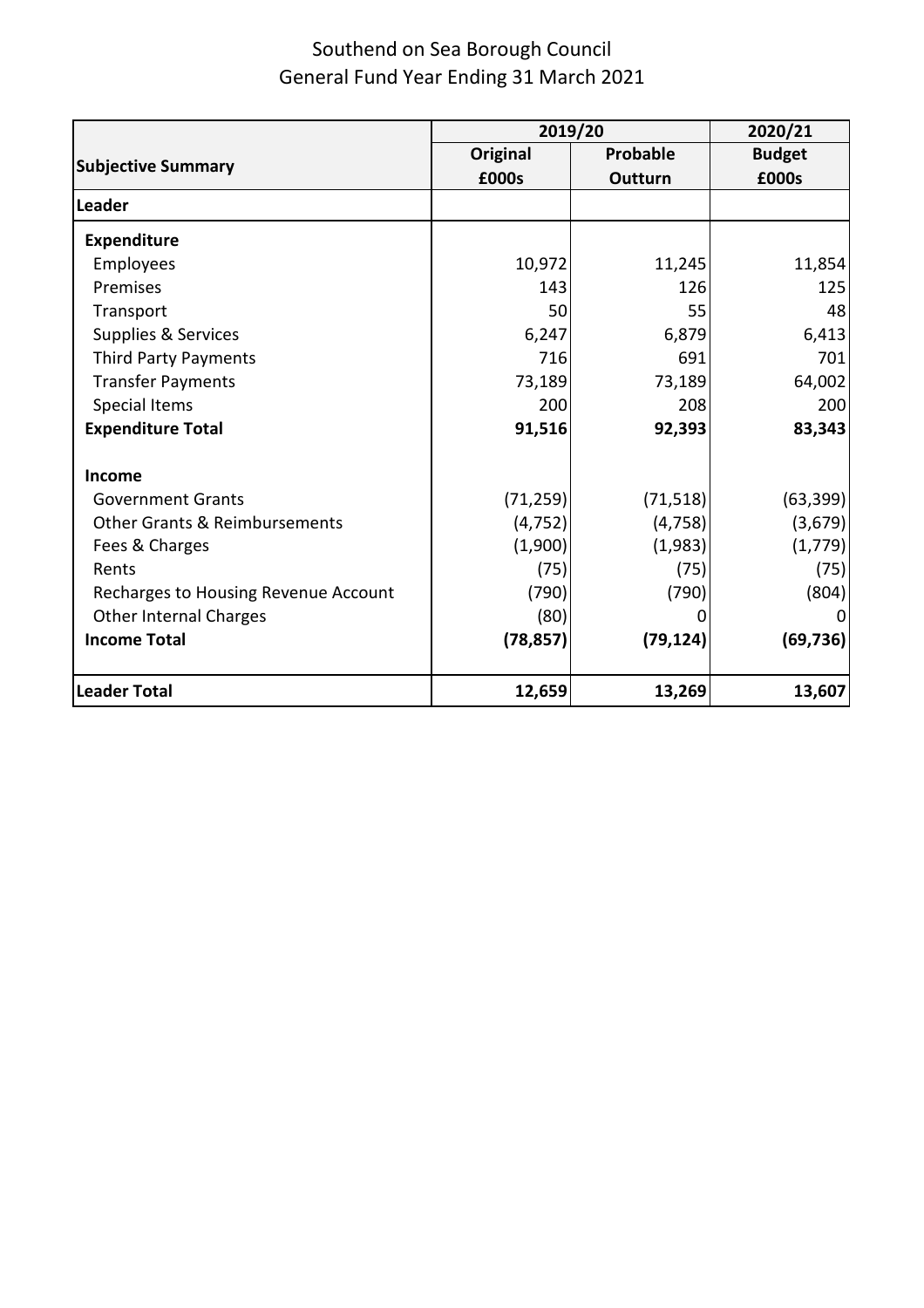|                                          | 2019/20         |                | 2020/21       |  |
|------------------------------------------|-----------------|----------------|---------------|--|
|                                          | <b>Original</b> | Probable       | <b>Budget</b> |  |
| <b>Subjective Summary</b>                | £000s           | <b>Outturn</b> | £000s         |  |
| <b>Deputy Leader</b>                     |                 |                |               |  |
| <b>Expenditure</b>                       |                 |                |               |  |
| Employees                                | 8,110           | 8,194          | 7,901         |  |
| Premises                                 | 2,918           | 3,619          | 3,366         |  |
| Transport                                | 407             | 434            | 390           |  |
| Supplies & Services                      | 1,443           | 1,790          | 1,487         |  |
| <b>Third Party Payments</b>              | 6,555           | 7,392          | 6,724         |  |
| <b>Expenditure Total</b>                 | 19,433          | 21,428         | 19,867        |  |
| Income                                   |                 |                |               |  |
| <b>Government Grants</b>                 | (1, 227)        | (1, 227)       | (2)           |  |
| <b>Other Grants &amp; Reimbursements</b> | (40)            | (40)           | (69)          |  |
| Fees & Charges                           | (11, 019)       | (10, 136)      | (10, 410)     |  |
| Rents                                    | (3, 568)        | (3, 568)       | (3,668)       |  |
| Recharges to Housing Revenue Account     | (259)           | (259)          | (264)         |  |
| <b>Other Internal Charges</b>            | (469)           | (469)          | (475)         |  |
| <b>Income Total</b>                      | (16, 581)       | (15, 698)      | (14, 888)     |  |
| <b>Deputy Leader Total</b>               | 2,852           | 5,730          | 4,979         |  |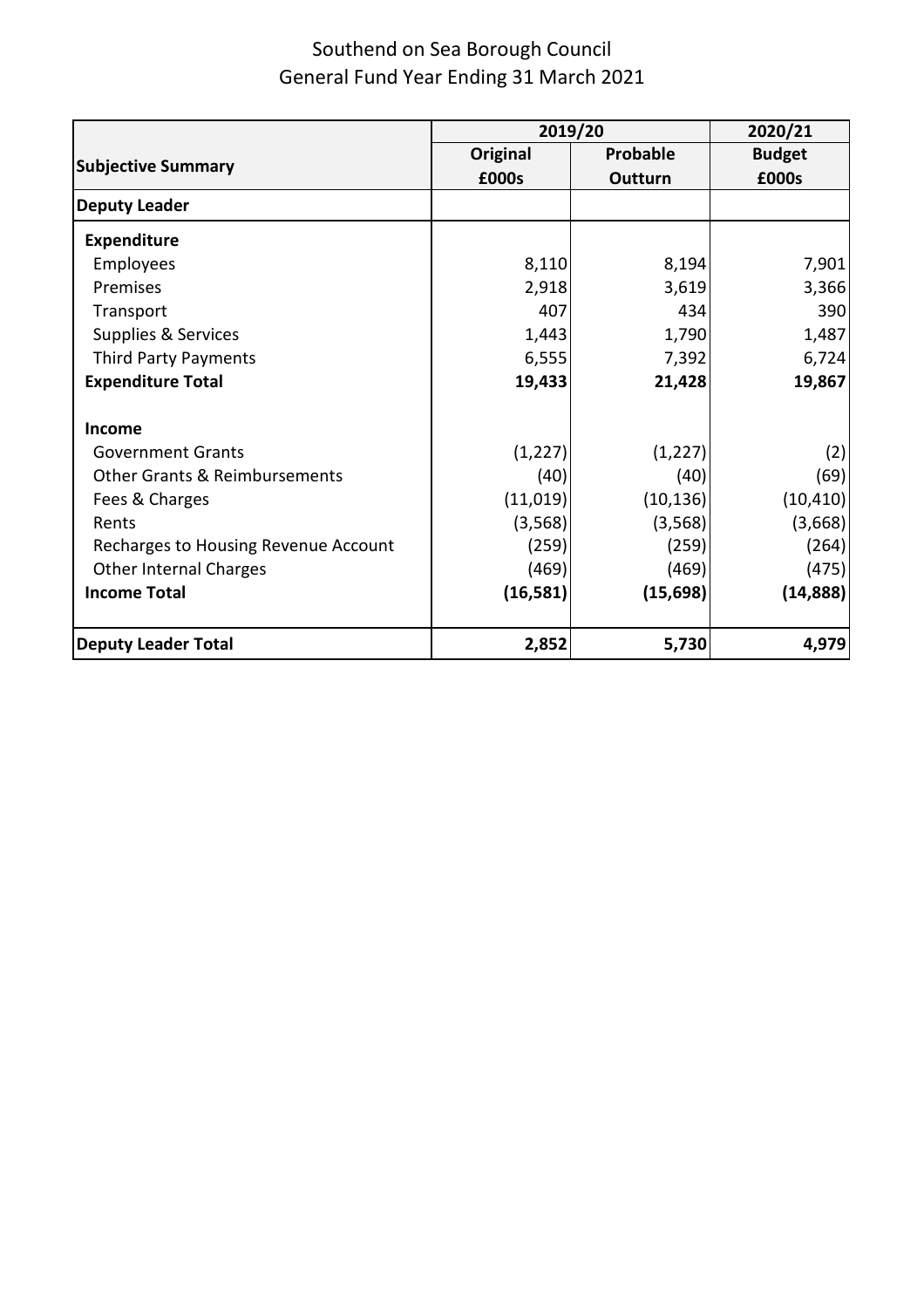|                                            | 2019/20  |          | 2020/21       |
|--------------------------------------------|----------|----------|---------------|
|                                            | Original | Probable | <b>Budget</b> |
| <b>Subjective Summary</b>                  | £000s    | Outturn  | £000s         |
| <b>Business, Culture and Tourism</b>       |          |          |               |
| <b>Expenditure</b>                         |          |          |               |
| Employees                                  | 4,757    | 4,836    | 4,471         |
| Premises                                   | 1,225    | 1,242    | 1,302         |
| Transport                                  | 71       | 71       | 70            |
| Supplies & Services                        | 3,605    | 3,710    | 1,084         |
| Third Party Payments                       | 473      | 408      | 428           |
| <b>Expenditure Total</b>                   | 10,131   | 10,268   | 7,356         |
| Income                                     |          |          |               |
| <b>Government Grants</b>                   | (60)     | (60)     | (60)          |
| <b>Other Grants &amp; Reimbursements</b>   | (3, 712) | (3,369)  | (756)         |
| Sales                                      | (165)    | (195)    | (140)         |
| Fees & Charges                             | (1,503)  | (1, 561) | (1,506)       |
| Rents                                      | (52)     | (70)     | (52)          |
| <b>Income Total</b>                        | (5, 492) | (5, 256) | (2, 515)      |
| <b>Business, Culture and Tourism Total</b> | 4,639    | 5,012    | 4,841         |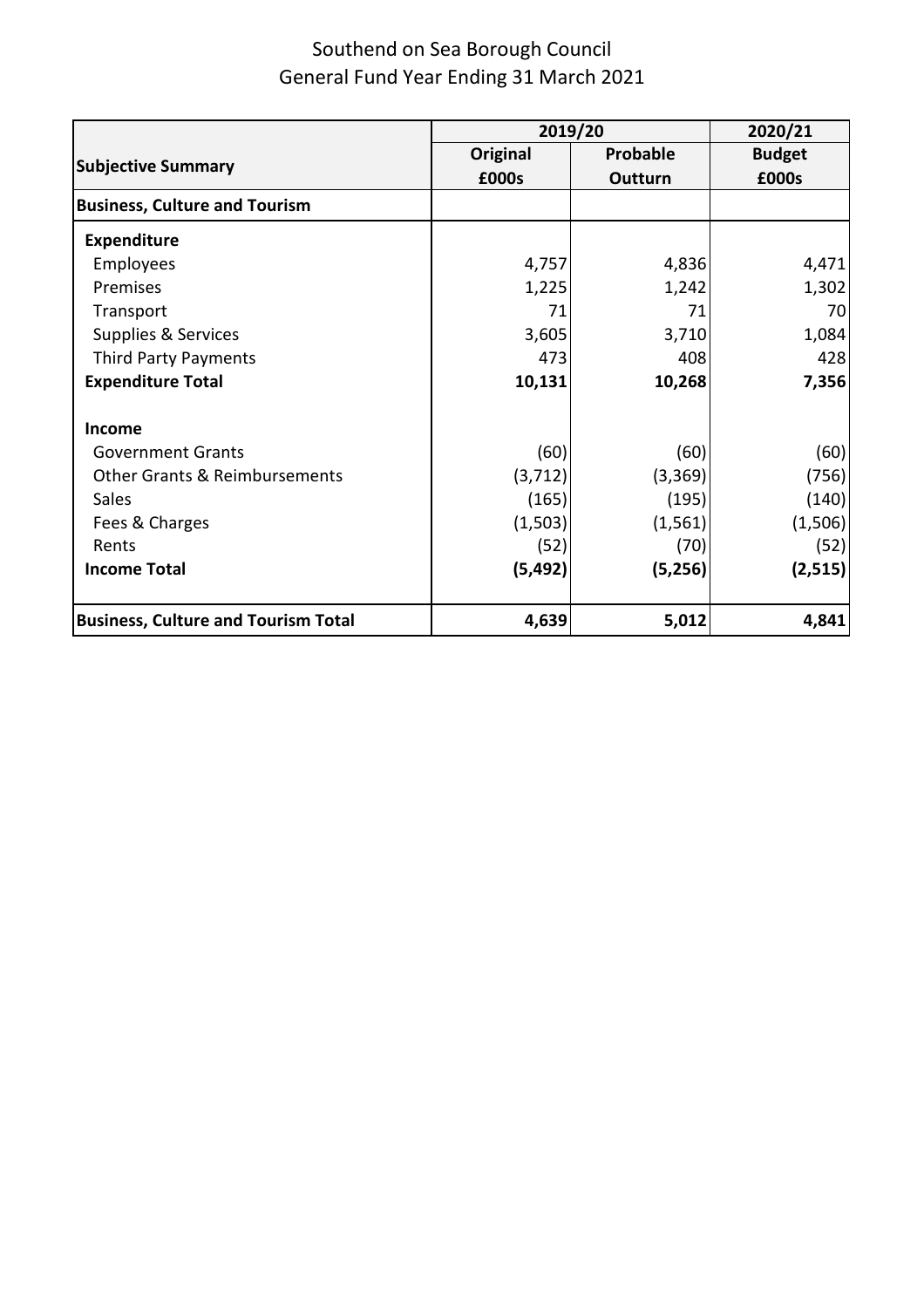| 2019/20                                  |           |           | 2020/21       |
|------------------------------------------|-----------|-----------|---------------|
|                                          | Original  | Probable  | <b>Budget</b> |
| <b>Subjective Summary</b>                | £000s     | Outturn   | £000s         |
| <b>Children and Learning</b>             |           |           |               |
| <b>Expenditure</b>                       |           |           |               |
| Employees                                | 16,777    | 18,191    | 17,576        |
| Premises                                 | 313       | 294       | 301           |
| Transport                                | 625       | 766       | 1,808         |
| Supplies & Services                      | 20,179    | 20,664    | 19,903        |
| <b>Third Party Payments</b>              | 18,196    | 23,288    | 22,463        |
| <b>Transfer Payments</b>                 | 27,345    | 27,329    | 28,445        |
| <b>Expenditure Total</b>                 | 83,436    | 90,532    | 90,495        |
| Income                                   |           |           |               |
| <b>Government Grants</b>                 | (54, 508) | (53, 946) | (57, 903)     |
| <b>Other Grants &amp; Reimbursements</b> | (785)     | (1,056)   | (863)         |
| Sales                                    | (49)      | (121)     | (144)         |
| Fees & Charges                           | (988)     | (808)     | (875)         |
| Rents                                    | (58)      | (58)      | (58)          |
| <b>Income Total</b>                      | (56, 388) | (55, 988) | (59, 843)     |
| <b>Children and Learning Total</b>       | 27,048    | 34,544    | 30,652        |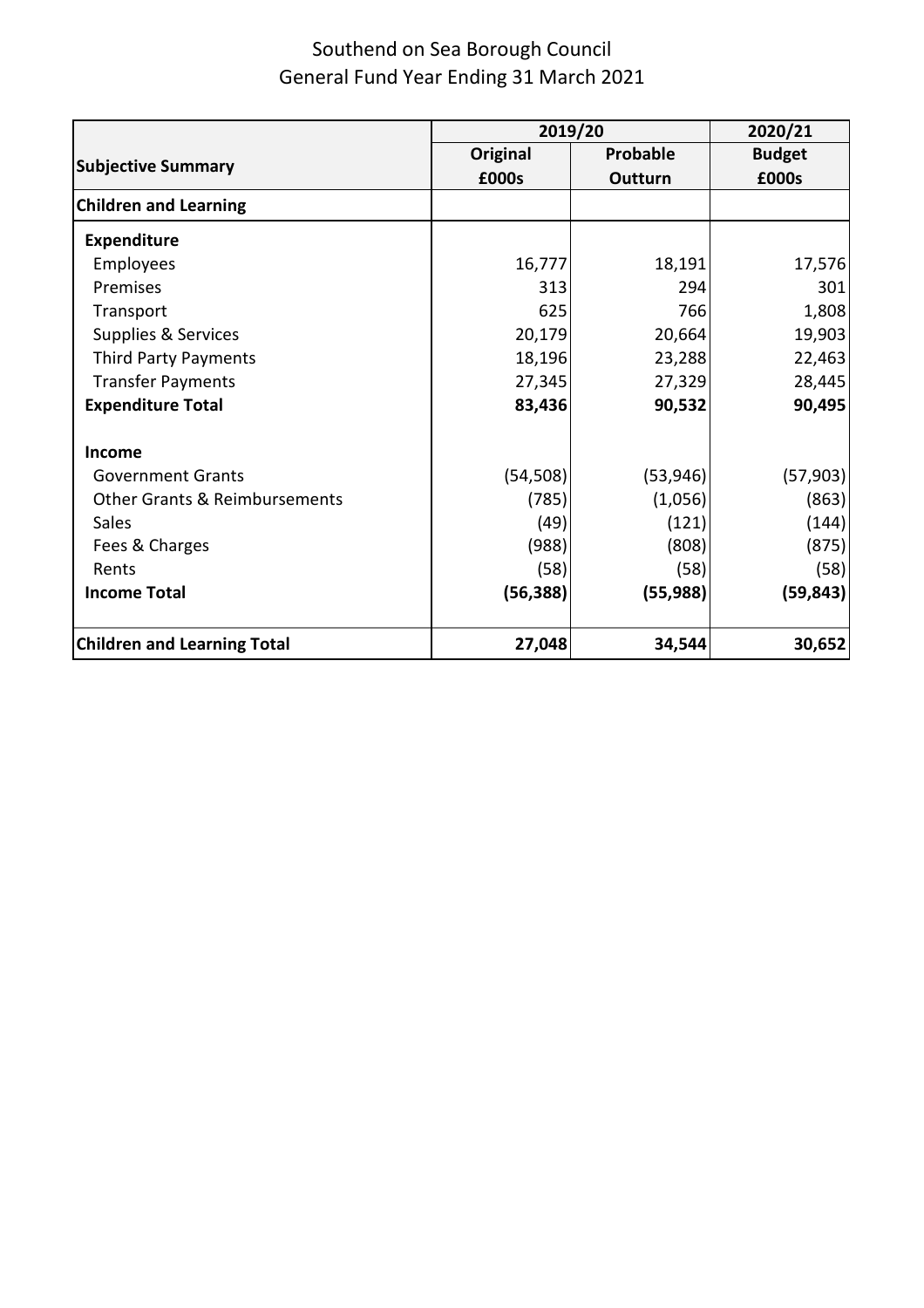|                                                    |                 | 2019/20  |               |
|----------------------------------------------------|-----------------|----------|---------------|
|                                                    | <b>Original</b> | Probable | <b>Budget</b> |
| <b>Subjective Summary</b>                          | £000s           | Outturn  | £000s         |
| <b>Community Safety and Customer Contact</b>       |                 |          |               |
| <b>Expenditure</b>                                 |                 |          |               |
| Employees                                          | 7,950           | 7,471    | 8,406         |
| Premises                                           | 284             | 307      | 305           |
| Transport                                          | 46              | 49       | 44            |
| Supplies & Services                                | 2,030           | 2,084    | 2,231         |
| <b>Third Party Payments</b>                        | 88              | 119      | 84            |
| <b>Expenditure Total</b>                           | 10,399          | 10,031   | 11,069        |
| <b>Income</b>                                      |                 |          |               |
| <b>Other Grants &amp; Reimbursements</b>           | (32)            | (32)     | (35)          |
| Sales                                              | (7)             | (25)     | (6)           |
| Fees & Charges                                     | (4,906)         | (4, 721) | (5,076)       |
| Rents                                              | (15)            | (15)     | (15)          |
| Recharges to Housing Revenue Account               | (127)           | (127)    | (130)         |
| <b>Other Internal Charges</b>                      | (52)            | (52)     | (52)          |
| <b>Income Total</b>                                | (5, 138)        | (4, 971) | (5, 314)      |
| <b>Community Safety and Customer Contact Total</b> | 5,261           | 5,060    | 5,755         |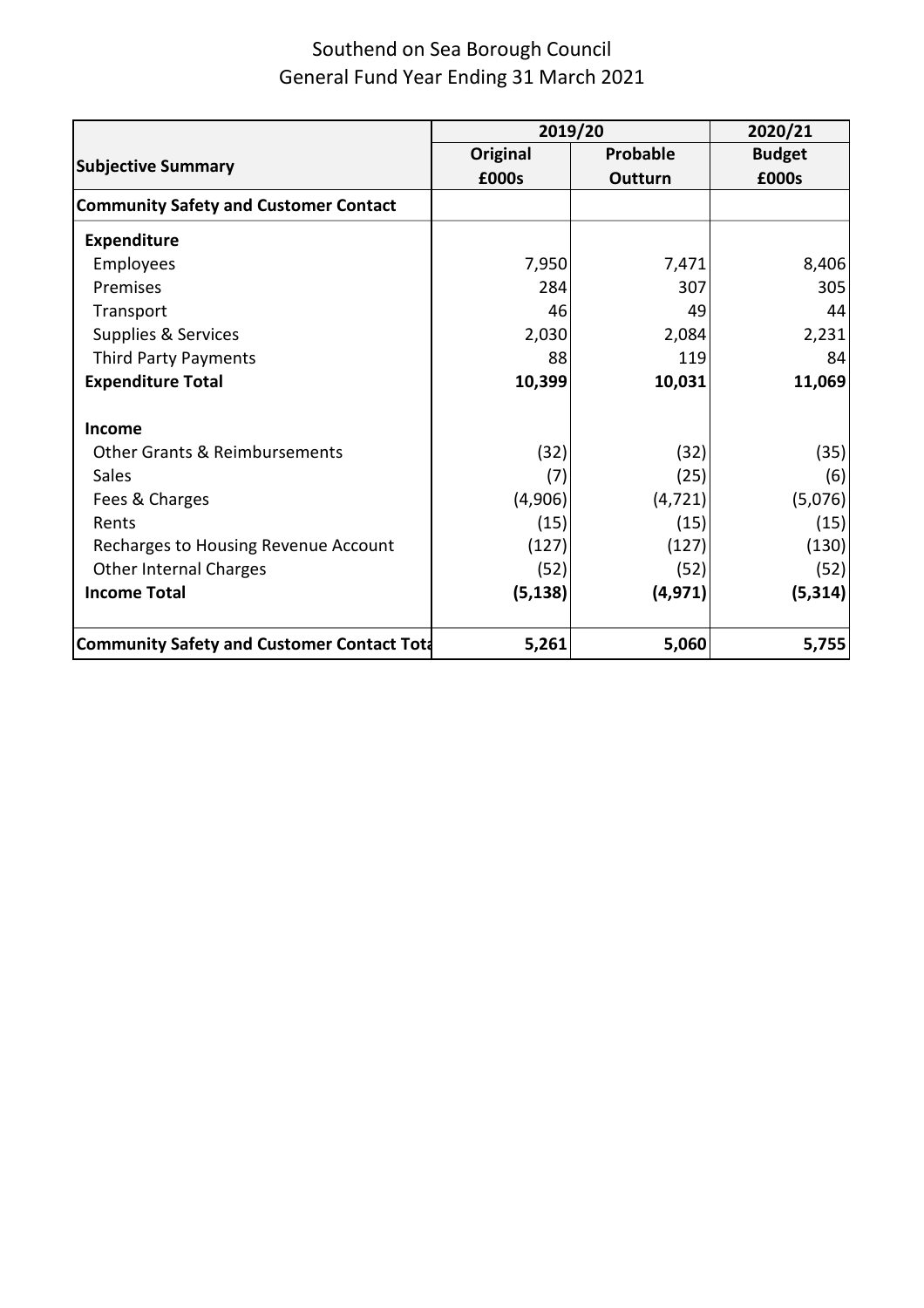|                                          |                 | 2019/20  |               |
|------------------------------------------|-----------------|----------|---------------|
|                                          | <b>Original</b> | Probable | <b>Budget</b> |
| <b>Subjective Summary</b>                | £000s           | Outturn  | £000s         |
| <b>Environment and Planning</b>          |                 |          |               |
| <b>Expenditure</b>                       |                 |          |               |
| Employees                                | 7,163           | 7,383    | 7,885         |
| Premises                                 | 498             | 588      | 498           |
| Transport                                | 461             | 455      | 461           |
| Supplies & Services                      | 1,387           | 1,461    | 1,462         |
| Third Party Payments                     | 12,920          | 12,474   | 12,490        |
| <b>Expenditure Total</b>                 | 22,429          | 22,361   | 22,796        |
| <b>Income</b>                            |                 |          |               |
| <b>Government Grants</b>                 | (13)            | (13)     | (13)          |
| <b>Other Grants &amp; Reimbursements</b> |                 | (230)    | (546)         |
| <b>Sales</b>                             | (4)             | (4)      |               |
| Fees & Charges                           | (2,309)         | (2,539)  | (2, 353)      |
| Rents                                    | (13)            | (13)     | (14)          |
| <b>Income Total</b>                      | (2, 339)        | (2,799)  | (2, 925)      |
| <b>Environment and Planning Total</b>    | 20,090          | 19,562   | 19,871        |